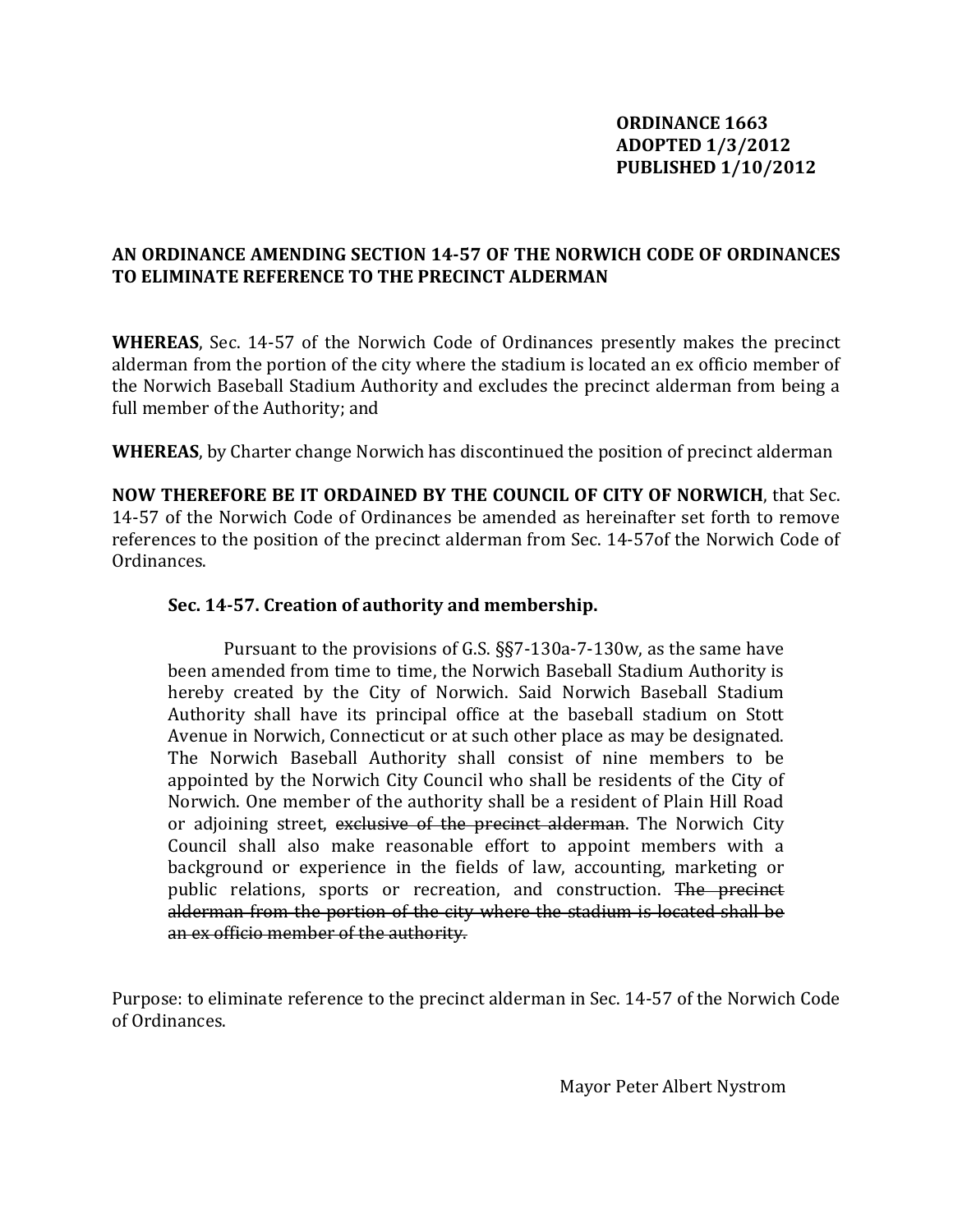## **AN ORDINANCE AMENDING ARTICLE I OF CHAPTER 2 OF THE NORWICH CODE OF ORDINANCES BY ADDING A SECTION AUTHORIZING NORWICH MUNICIPAL EMPLOYEES WHO ARE RESIDENT ELECTORS OF THE CITY OF NORWICH TO SERVE ON HE NORWICH COMMISSION ON THE CITY PLAN, THE ZONING BOARD OF APPEALS T ND THE INLAND WETLANDS, WATERCOURSES AND CONSERVATION COMMISSION A**

WHEREAS, Connecticut General Statute §7-421 permits any municipality, by ordinance adopted by its legislative body, to authorize municipal employees residing within the municipality to serve on any body exercising zoning powers pursuant to chapter 124 of the Connecticut General Statutes or any special act or municipal charter; on any body exercising planning powers pursuant to chapter 126 of the Connecticut General Statutes or any special act or municipal charter; or on any body regulating inland, wetlands and watercourses pursuant to chapter 440 of the Connecticut General Statutes or any special act or municipal charter; and

**WHEREAS**, Section 1 of Chapter XV of the Norwich Charter provides that there shall be a Commission on the City Plan consisting of five regular members who shall be resident electors of the City of Norwich and three alternates who shall be electors of the City of Norwich; and

**WHEREAS**, Section 9 of Chapter XV of the Norwich Charter provides that there shall be a Zoning Board of Appeals consisting of five regular members and three alternate members who shall be resident electors of the City of Norwich; and

**WHEREAS**, the Council of the City of Norwich by Section 11.01 of the Norwich Code of Ordinances established the Norwich Inland Wetlands, Watercourses and Conservation Commission and by Appendix B. authorized it to enforce all provision of the Inland Wetlands and Watercourses Act pursuant to Chapter 440 of the Connecticut General Statutes, this commission to consist of seven members and three alternates, all electors of the City of Norwich; and

**WHEREAS**, the Council finds it to be in the best interest of the City of Norwich to permit municipal employees who are resident electors of the City of Norwich to serve on these bodies

**NOW THEREFORE BE IT ORDAINED BY THE COUNCIL OF THE CITY OF NORWICH**, that Article I of Chapter 2 of the Norwich Code of Ordinances be amended by adding a section to be identified as Section 2-21 to provide as follows: